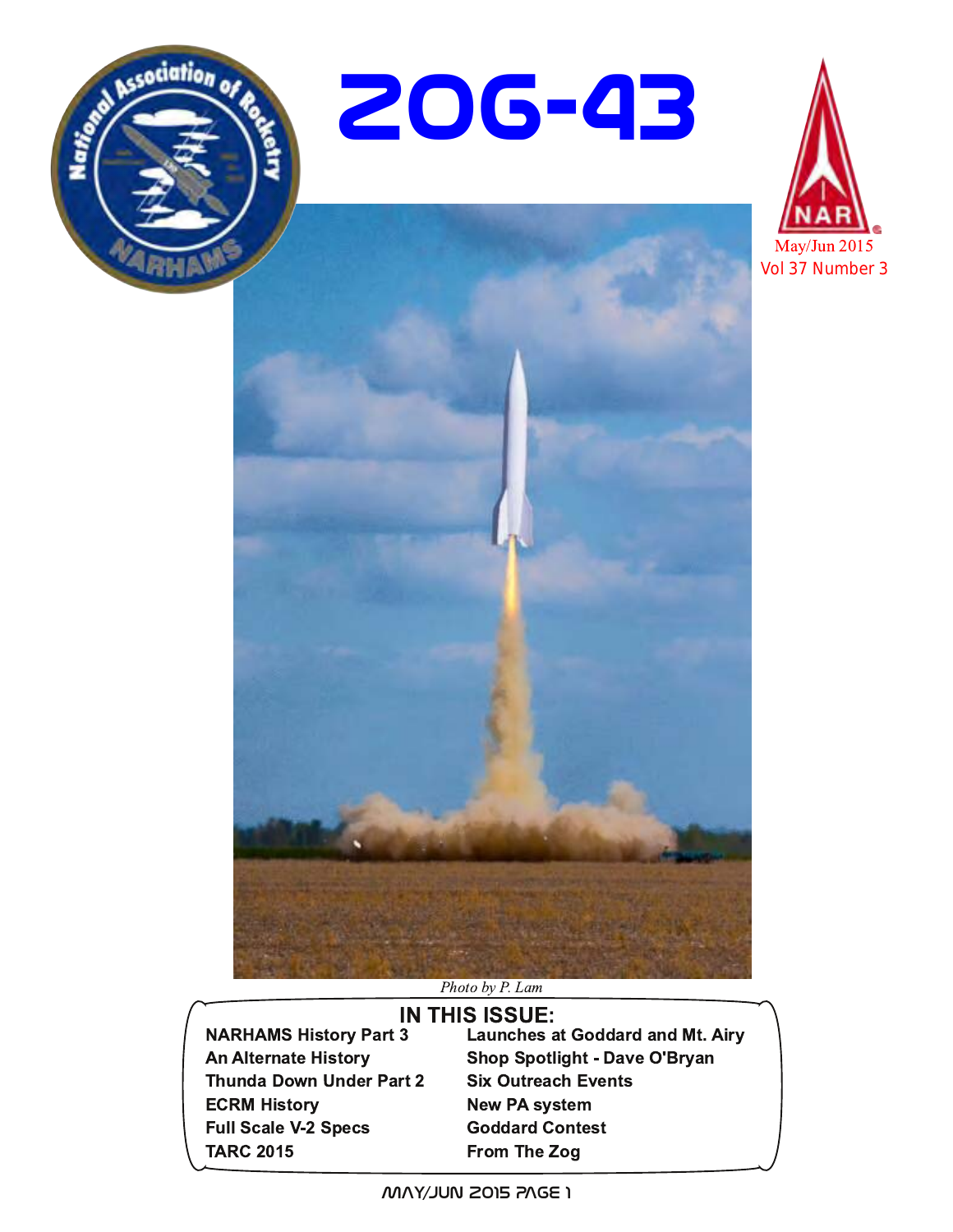#### **Zog-43**

#### Volume 37 Number 3 May/June 2015 Official NARHAMS Newsletter Editor: Don Carson

ZOG-43 is dedicated to model rocketeers of all ages, abilities, and interest. We are committed to providing the most current, up-to-date information on model and real world rocketry, and to provide educational material, as well as, entertaining information.

ZOG-43 is published bi-monthly and is available to all paid up members of NARHAMS. Club membership is open to all, dues are 10 cent per week.

Material in ZOG -43 is copyrighted. Free and unlimited reproduction is granted with the proper credit to the author and/or ZOG-43.

If you have any questions about ZOG- 43, NARHAMS, subscriptions, or if you have any comment(s), correspondence, or if you'd like to submit an article, send them to: ZOG-43 117 Coventry Ct, Macon, NC 27551

E-Mail us at: zog43editor@yahoo.com

#### **About NARHAMS**

The National Association of Rocketry Headquarters Astro Modeling Section, or NARHAMS, serves Baltimore, the state of Maryland., Washington, DC and the surrounding Metropolitan areas. The club is a section (#139) of the National Association of Rocketry (NAR).

We are the oldest continuously active model rocket club in the United States, first established as a high school club in 1963, changing our name to NARHAMS when chartered as a NAR section in 1965. NARHAMS is the only seven time winner of the NAR "Section of the Year" award (1997, 1998, 1999, 2001, 2004, 2006, and 2007).

NARHAMS members regularly fly their model rockets at NASA's Goddard Space Flight Center in Greenbelt Md, at Old National Regional park near Mt. Airy, Md. and at the Carroll County Agriculture Center, near Westminster, Md.

NARHAMS welcomes all to our monthly meetings and launches.

For details, dates and directions to our club, meetings and launches, go to:

http://narhams.org

#### **ZOG ROYAL COURT**

(NARHAMS OFFICERS) **ZOG** (President) Alex Mankevich

**VICE 206** (Vice-President) Alan Willaims

**COLLECTOR OF THE ROYAL TAXES** (Treasurer) Maria Ha

**KEEPER OF THE HOLY WORDS (Secretary)** Kevin Johnson

**COURT JESTER** (Section Advisor) Mark Wise

#### **From the Editor Don Carson**

Wow, do we have a packed issue! We have an exclusive look into the details of the world record, full scale V-2 launch from Tom Ha, as well as, the second part of his Thunda Down Under series.

Complimenting Part 3 of Ole Ed's History of NARHAMS, we have another eyewitness account of that era from none other than Doug Frost, NARHAMS #2! The NAR Historian, our own Jennifer Ash-Poole, provides us a history of our long running competition, ECRM, with some vintage photos.

There is coverage of six Outreach events, club launches, new range equipment, the Goddard Apollo 11 Contest, and NARHAMS support of the Team America Rocket Challenge.

We have the second of our Shop Spotlight columns featuring the fabulous shop of Dave O'Bryan. If that article doesn't inspire you to clean up your work area, nothing will!

In addition to the other regular features, we continue to highlight notable events from our monthly club meetings, for those of you who didn't attend. You may want to consider going, there are new things to learn and raffles to be won.

See you at ECRM!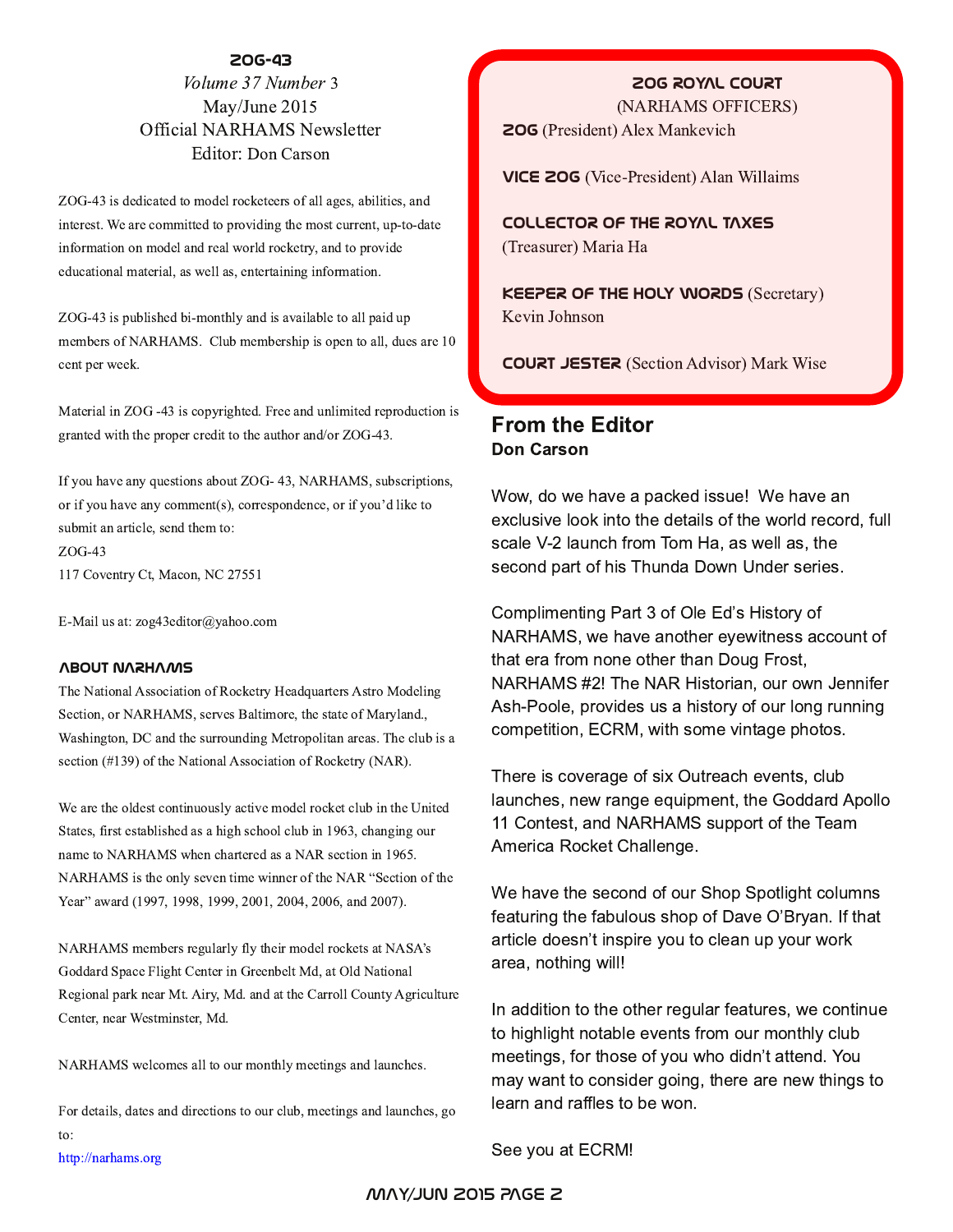# **Full Scale V-2 Rocket Launch**

#### By Tom Ha

The V2 flight. Low and slow and majestic, but the rocket was a really wonderful display of skill and enthusiasm, culminating in a picture-perfect launch and recovery. I've often heard Trip Barber say "up is the easy part", but this launch made the whole thing look easy. I had the chance to talk one-on-one with members of the Rocketry Victoria team that put this on, and to a person they were just so open and eager to share their experiences with everything from financing to building to delivering it to flying it.



#### **V2: 1:1 scale; 46+ feet tall**

**Recovery:** built in three pieces to separate for recovery; man-rated parachutes for each recovery piece; CO2 ejection system; car airbags as ejection "pistons"; Weight: lift-off weight planned 617lbs, actual

850lbs. Difference from webbing for chutes, buckles, 100lbs nose weight; Motor: **O-class, Cesaroni (CTI)** O25000; 135mm (5.3") diameter Launch equipment: Internal rail, hold-down harness, rented cherry-picker, crop conveyor attached to tractor.

**Flight: Altitude: 623ft, all systems** worked nominally. Flown at the John Coggan homestead named

"Enarra", on the field listed in the Guinness Book of World Records for planting the most wheat crop (2237 acres) in 24 hours (done as a charity event for an Australian hospital).

Post-Flight: **Damage to two fins, one bent** significantly, one bent slightly on landing. Holing damage to vinyl and foam skin from remainders of wheat stalks in field. Plan to replace one fin and hammer back out the other one. Original plan was to send it to a museum, which is still under consideration.











Photos courtesy of Rocketry Victoria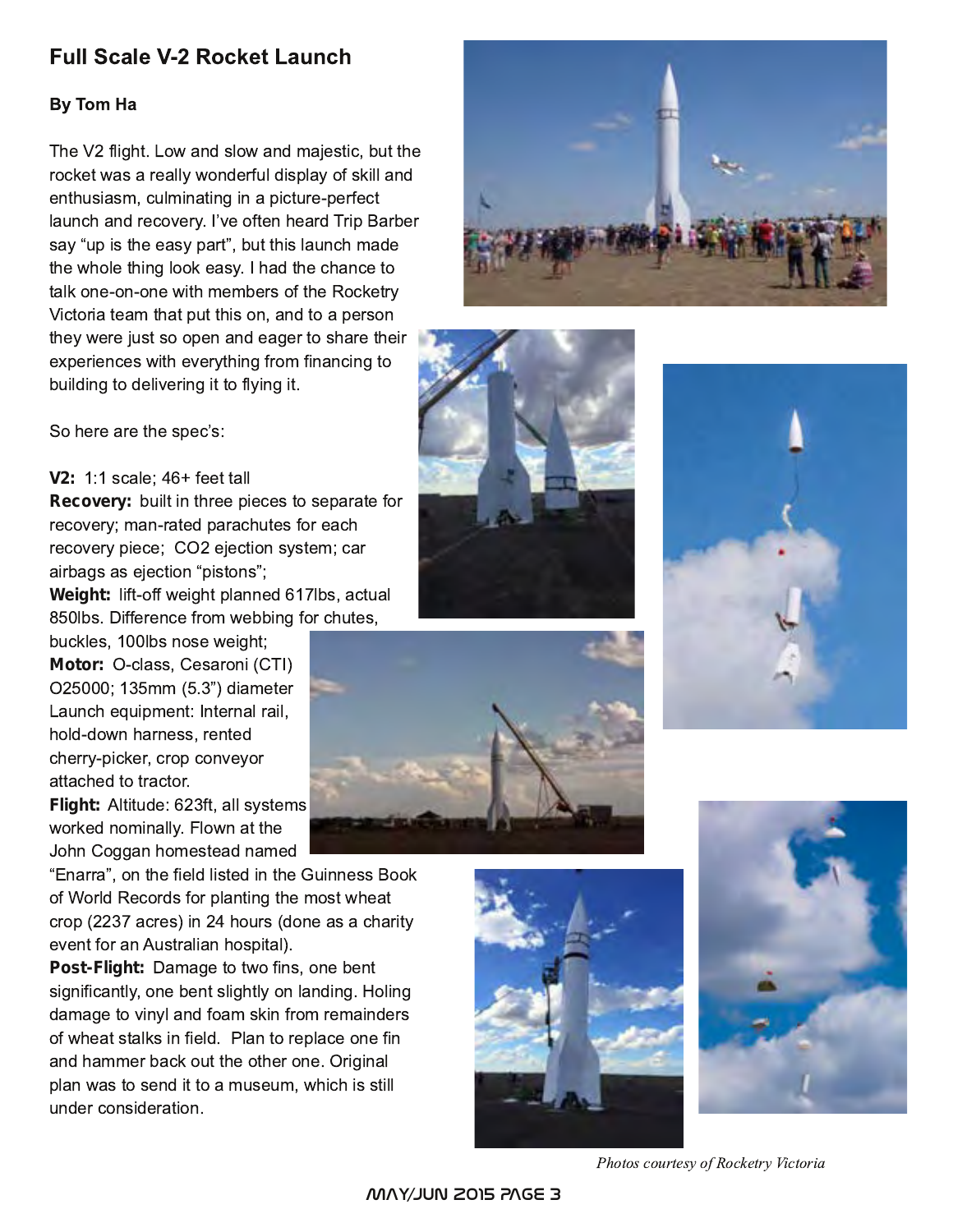# **NARHAMS History**

#### **By Ole Ed Pearson**

#### Part 3 – Contests and Competition

Our first contests: The first contest NARHAMS participated in was in the spring (I think) of 1965. It was called the First Free State Meet and was a regional contest of three sections. It was held at the Optical Research Facility at Goddard Space Flight Center (Greenbelt, Md). Herb Honecker (an outstanding individual, now deceased) was the contest director. We flew against Star Spangled Section (SSB) led by Howard Galloway<sup>2.43</sup>. Howard was a sounding rocket engineer at Goddard and we got to know him through Doug Frost (Doug had worked at Goddard the summer before). Howard lined up the facility and corralled Herb for the contest—Herb was a fellow sounding rocket engineer and the father of a young man-Steve who later was a leader in the now-defunct Wheaton Association of Rocketry (WAR). (Steve has also passed). The SSB members present, I remember, were Kathy Maxim and Cathy Pinkerton. (SSB had lots of members over the years before it dried up. I ! recall Geoff Chester, Theresa & Tina Leahy, John Nowakowski, Mark Petrovich (before he joined us), Clinton Winchester and at very end Tony Medina (from Seattle-the son of Jesse Medina who was contest director of NARAM 14, if I remember correctly. Tony I think joined us later too.).

NARHAMS also flew against NOVA at Free State. Their president was Frank Bittinger and I remember him there; NOVAAR's (NOVA's successor and formed by Chris Tavares and Howard Kuhn) Greg Bock and John Hockheimer may also have been at the contest...my memory isn't that good, but Greg did fly at Goddard for a launch or two back then, and although he doesn't remember John there, I remember being surprised when I thought John said he recalled the meet.  $\,$  A lot of current rocketeers have pretty deep roots, if you haven't guessed.

The result of the contest I do recall, clearly. NARHAMS ended up with 441 points. SSB and NOVA ended up with less than 100 combined. This was before NAR gave out flight (participation) points, so that meant the points we accumulated were hard won 1st-3rd places. The difference between us and other early sections was that we used homemade designs and often eschewed paint to save weight. Our competitors used commercial kits, great for display and likely more stable than ours, but not as good in competition. We found out later that earning 441 points in a single contest was a big deal in NAR competition, and it was our first foray.

The characteristic of honing home designs became a hallmark of the club. Later club balladeer Bruce Blackistone brought this home in a song against cookie-cutter type models, sung to the tune of a popular song back then--Ticky-Tacky. I also saw this illustrated a few days ago, when Jennifer Ash-Poole forwarded a UPI photo being sold on eBay, that of a club launch at the Goddard antenna range in 1968. At least two rockets on that rack were clearly home designs and likely unstable. (And daggone, I think I was at the launch and wondered later what became of the guy's article and photos!). BTW, we still use that rack almost 50 years later--NARHAMSters will recognize it instantly.  $\,$  Jim  $\,$ Barrowman/Howard Galloway had it and three others like it built for NARAM-10-Jim being the contest director. (In a moment I want to talk about Jim's entrance into the club and his impact. Spoiler alert: glorious).

At NARAM that year (NARAM-7 was at Aberdeen Proving Grounds, Md), NARHAMS made their national contest appearance. Howard Galloway organized the contest but shortly before the contest had a heart attack, and Harry Stine took over running it. I think we might have won the contest but fell short in getting national champion (i.e., got the most points at the meet, but not the most points accumulated over the year). That was a remarkable first-showing by a section and I suspect many of the old NAR hands and old line sections took notice.

Another early memorable meet worth mentioning

# Continued on page 5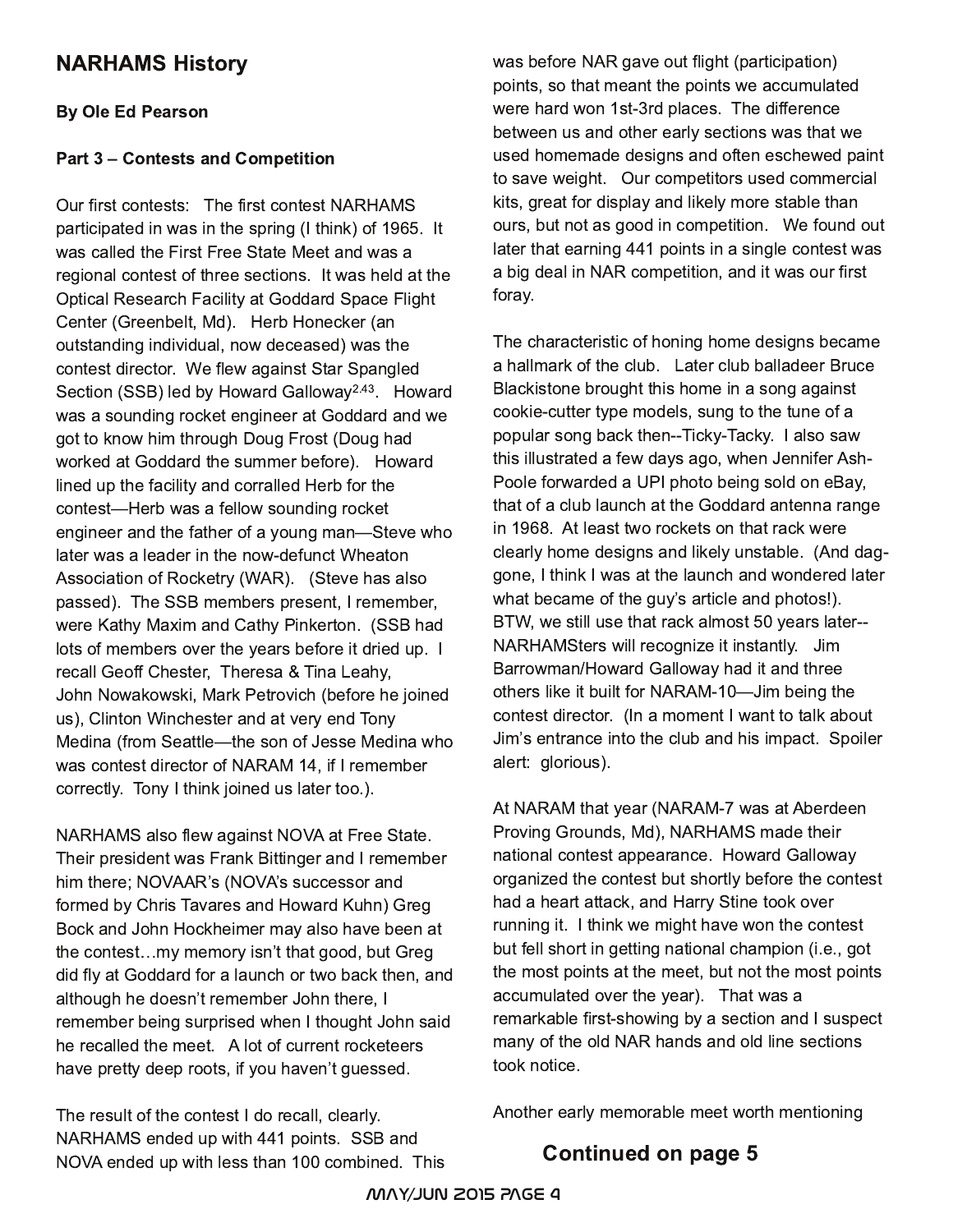# NARHAMS History - continued

was held in Cumberland; this may have been after NARAM-7 in the fall before it got cold. (There were two Battle of Cumberland contests, and I remember we played football at one or both of them...that's why I suspect it was fall). We flew against LaSalle, Steel City, Annapolis Association of Rocketry (AAR) and SSB at St. Mary's picnic grounds on Industrial Boulevard. The organizer (Pat Stakem) arranged for us to pitch tents (NARHAMS did, and SSB did too for one year) cautioning us not to stray onto a nearby golf course...the night watchman was a bit cranky, we were told. This may sound like a benign meet, but you should know St. Mary's is known for being a cemetery (and as a popular evening lover's lane, we found out); the picnic grounds were the then un-dug up part of the cemetery! LaSalle provided some night-time entertainment and I am dead serious. Further elaboration will have to wait, but for the early NARHAMSters, it made lore.

The LaSalle group had some great guys. In addition to Pat (pure genius) members I recall were Cal Tracey and Bob Pancake. Steel City was also to become legend with Jay's Steel City Conventions and members who included Arnie Pitler, Elaine Sadowski and many others. The Annapolis Association of Rocketry was headed by Goddard satellite engineer Bob Atwood; Bob and his son Sam attended the Cumberland meet but slept in town. AAR's winning-most contest rocketeer was Harold Youngren, nicknamed Guppy, who later joined WAR and then NARHAMS. AAR was later headed by two adults-- Richard Comstock and assisted by (now-NOVAAR's) Craig Beyers.

<sup>2.43</sup>Howard was a former Girl Scouts of America troop leader who formed the first Maryland NAR section. SSB was first in Arbutis and later in Severna Park. We learned about him from Doug, but how did Howard learn about model rocketry? Now that's an interesting question. Howard died years later in India working on the ATS-6 satellite project; showing that satellites could be used for a variety of communications and other applications projects. His legacy is known by many from an NAR award named in his honor; but those who knew him remember

Howard walking around at meets in the most brutal weather, yelling "Model rocketry is fun!" trying to bolster spirits and reminding everyone why we were there. He, too, and wife Dottie were friends.

## **Continued Next Issue With:** Part 4 - Time for Some Adult Supervision

## NARHAMS Meeting Highlights



Jim Filler presents Ole Ed with the serial number 1 NARHAMS Gold Kit. Photo J. Fineran



John McCoy, top, and Kevin Johnson, below, discuss the finer points of Plastic Model Conversion. Photos E. Pearson.

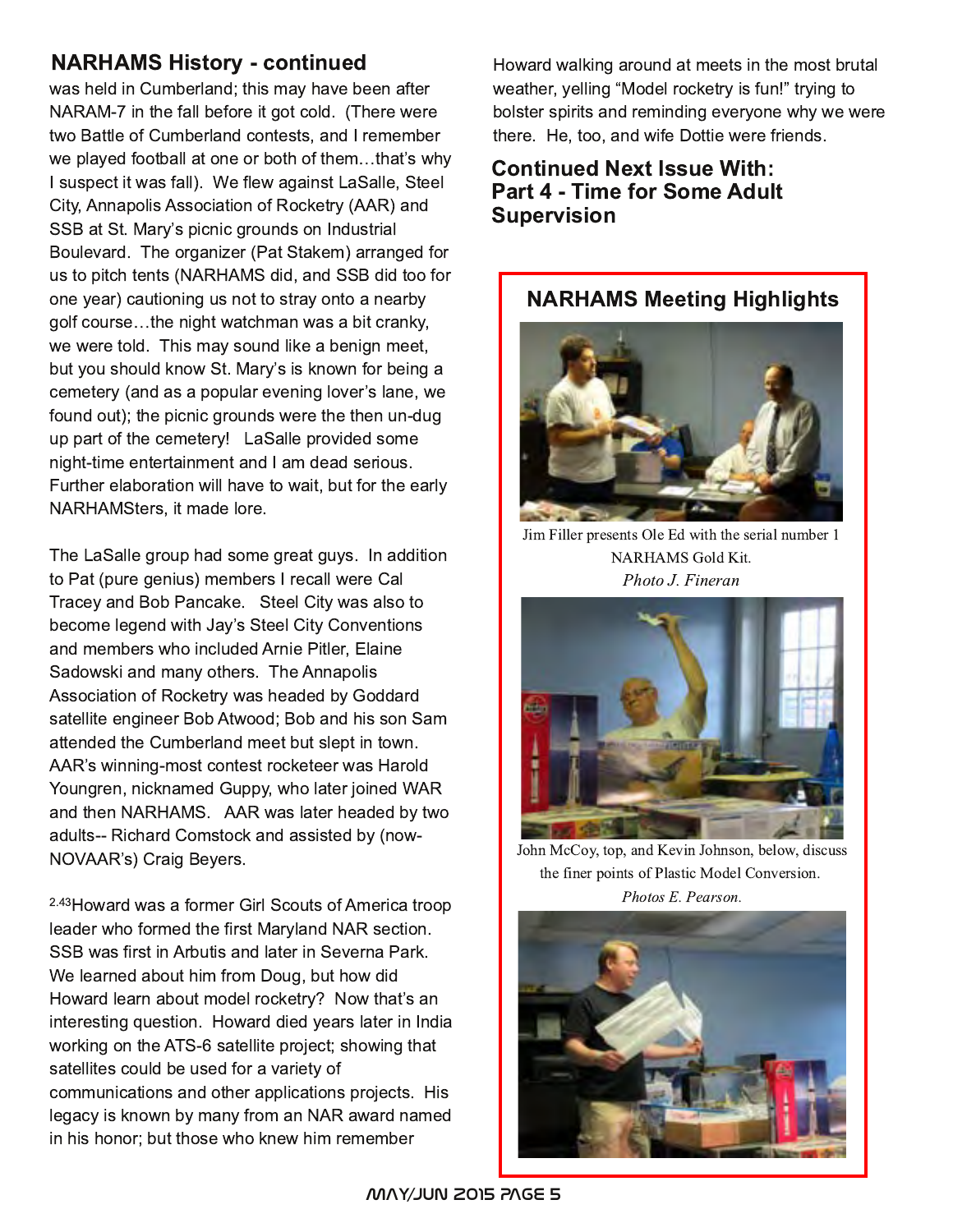# OUTREACH: Hillcrest Elementary School, Led By Tom Bagg

#### **By Ed Pearson**

On May 7, Diane and I went to Catonsville to watch Tom Bagg, his wife Johanna, and NARHAMSters put on a school launch of Alpha IIIs at Hillcrest Elementary. They launched approximately 125 rockets from five classes. Richard Crisco and Chris Greco said assisted. This is the 18th year Tom has put on launches for Hillcrest.

# **Westchester Elementary School**

#### by Ed Pearson

Om May 22, I went to a school launch and watched Tom Bagg conduct operations for about 100 4th graders from Catonsville's Westchester Elem. He was helped by his wife, Joanna, Richard Crisco, Tom's friend Steve Parkhurst, and a parent, Dan Rickwalter.

Dan Ricwalter, left, and Steve Parkhurst did the recording and tracking, respectively, for the students.

It was an excellent activity.



















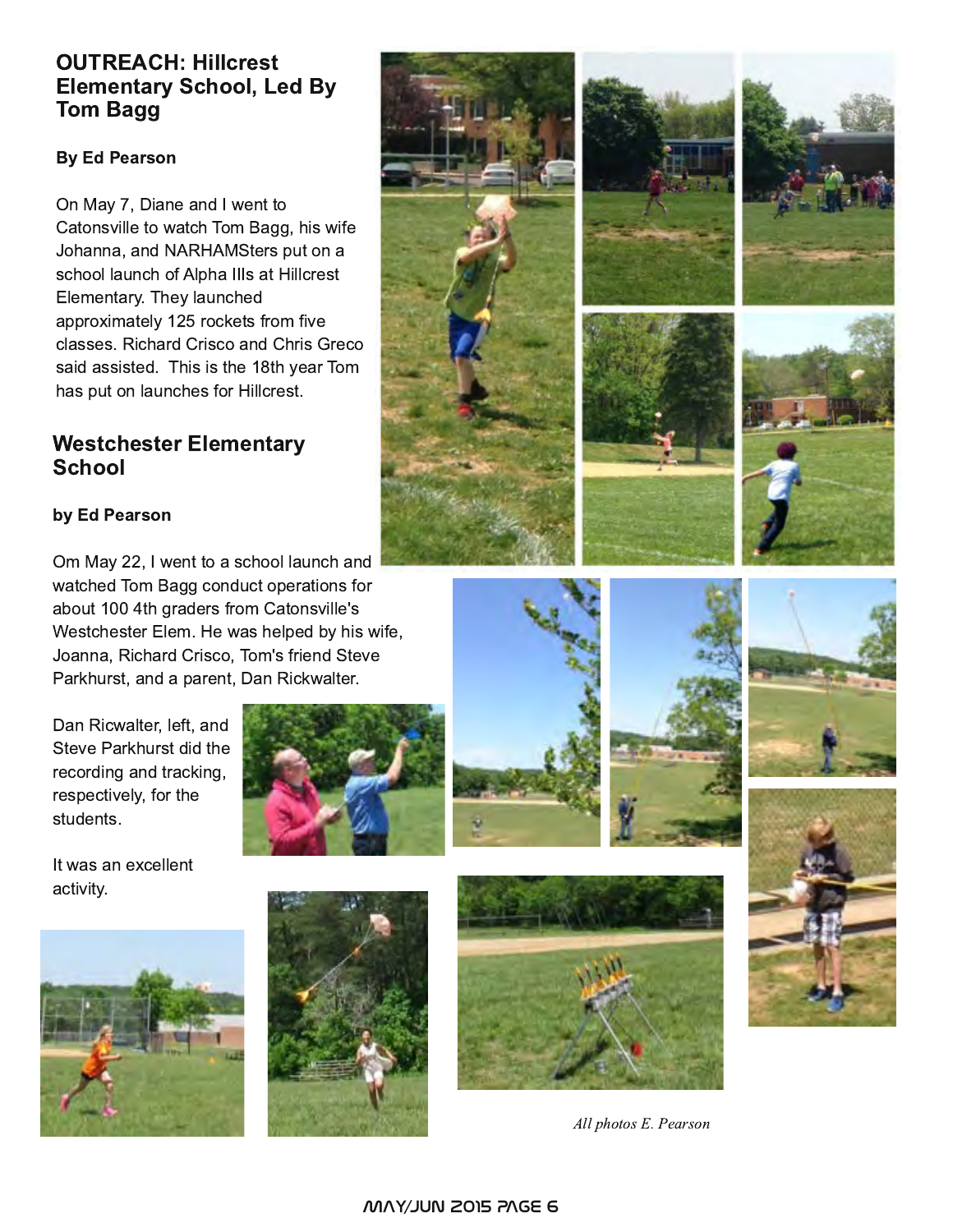# AN ALTERNATE PRE-HISTORY OF **NARHAMS**

#### **By Doug Frost (alias Frog Dust) NAR #3446, NARHAMS #2**

Ole Ed Pearson was correct that he and I first met during an un-announced fire drill at Northwestern High School, Hyattsville, Maryland. Ed's story had the school year of 1963 and 1964 just starting. You see how he works? He wrote that just to draw me out so I would have to write at least a correction to the story, (sorry Ed). Well, here's how it really happened!

It was a number of months before that, seven, but who's counting? I was the new kid who just moved from North Carolina, and I was wary of them Yankees I was warned about. I was forced to move at mid-school year, so I would be best at remembering that. Besides, this was school number eleven in ten years. My family was moved by the Government, again, as my Dad, a Naval Intel. Agent, was assigned to the Washington, D.C. Office of The Navy. Ground Hog Day was that same week, so it was about Feb. 2, 1963 when the above mentioned fire drill (a Yankee plot) interrupted my whole day.

There I was, realizing that I had to make some new friends (new kid again, 11th time). So I looked around, and there was this "four eyes" guy looking up at the SKY! That was a good sign, at least he was looking in the right direction! Other than that, he looked reasonably intelligent, so I said, "Do you think it's a real fire?" Ed said something like "I hope not." Okay, he's a man of few words. Then, since we were talking about "fire," I thought it was the proper place to ask a "fire related" question. "Would you know of a hobby store that has model rocket engines?" Ed looked totally surprised and he said, "I fly model rockets!" Then, I was surprised that someone would be SO honest as to admit such a thing as that!! Ed told me about the closest hobby store and that he had been flying Model Missiles products for a few years. I said something about Estes models and we decided to meet at the



hobby store real soon. We exchanged numbers and the rest, as they say, is history.

his scale data. Image by D. Frost.

I recently read Ed's account of this first meeting. I had to laugh out loud (LOL) when he wrote that "I was working the crowd", and I was "gregarious", a good word (I think?). It was also true that a few days later we met again at the Sunday School. Ed might forgive me telling that it was the Christian Science Church in Hyattsville, Md. Well, that is when I knew that meeting Ed was more than a co-incidence. Now, I will ask you to stretch your mind for one minute. I believe, that seemingly chance meeting, was divinely arranged. God wanted more rocketeers and more NAR Sections!!! That is how a wonderful friendship and many epic adventures for both Ed and I began. I rest my case. To Be Continued---

P.S. I am moving East to N.C. in 2015, Be seeing you at NARHAMS events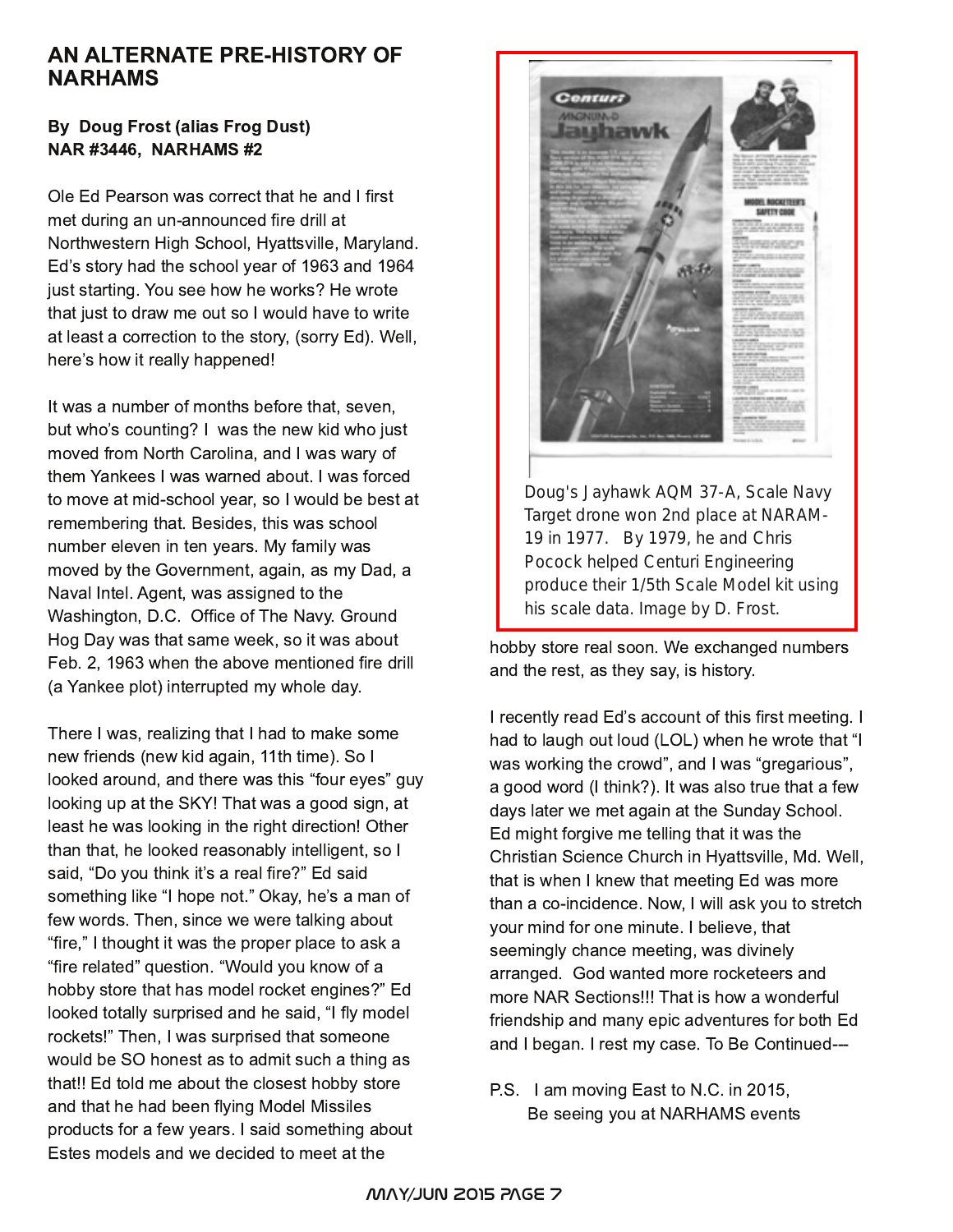# **GSFC Visitors Center May 2015 Launch Ed Pearson**

The Sunday, May 3, 2015 launch was a busy one. The parking lot was full and people parked all the way to Greenbelt Road from the Visitor Center. Alex Mankevich and Richard Crisco ran the monthly event.

On the Saturday before, children built rockets to fly the next day as part of the Jr. National Society of Black Engineers model rocket program. NARHAMS' Kevin Johnson helped with the build session.



Brad, a ten year old Greenbelt 4th grader, is shown here with his dad getting ready to fly.



A rocket goes over the displayed Delta. Another has been snagged by the Delta's support cables.



Left: Several scout groups showed including about 10 from Cub Pack 275 of Silver Spring. They brought Alphas.

Right: Ryan (left), age 12 and Tyler age 10 of Dayton, MD brought a couple of Falcon models to fly.

Photos by Ed Pearson

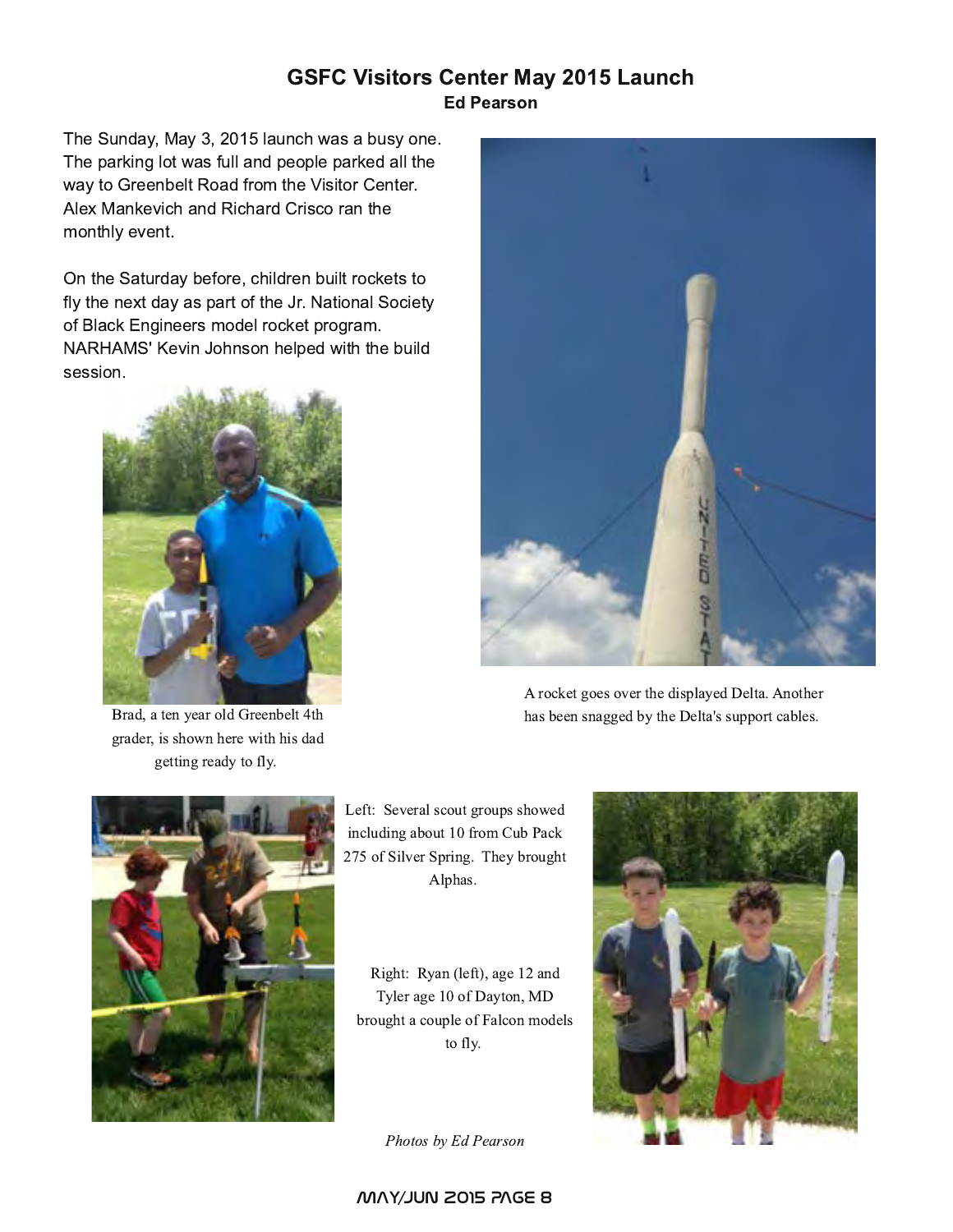# Thunda Down Under, Part Two

#### By Tom Ha

Photos by Tom and Maria Ha

Yep, it's me again! Another long story punctuated by moments of sheer brilliance. Did you miss them in the last episode? Granted, they probably whizzed right by!

So our flight plans ranged from the extreme (fly to New Zealand, stay there two days, fly to Sydney, drive two days to the Australian Rocketry's Thunda Down Under (ARTDU), drive to Brisbane, take 24

hour train trip to Cairns, fly back from Cairns to Brisbane and fly home via 6 hour layover in Honolulu) to the much more mundane ones we have now. We just fly from Dulles to LAX, then to Brisbane, and do the reverse on the



way home. The flights and Customs and TSA and rockets in bags were all total non-issues. We never heard about our checked bags, even after we mentioned what we were bringing along. The ticket agent was more concerned about weight than anything like rockets! And the flights were long, and somewhat boring, but they happened and we got over it. We did have to complete multiple forms while on the international flights, including forms for

Australia that they checked prior to letting us deplane. Oh, and Brisbane is pronounced "Briz-ben"



but the locals all call it "Brizzie".

ARDTU was from Thursday through Sunday. We arrived Tuesday before the event, after our departure on Sunday night, so we got off the plane at 7AM local time (5PM the previous day to our bodies) and got the rental car and drove the M1 to the Australia Zoo. The rental car company (europcar) thought they were doing us a favor by giving us a high-end import, but that car was terrible. And I've confirmed with a VW Jetta lover here in the US that the design here is the same (did I mention terrible?). Doing the zoo part and not crashing for the day was probably one of the smartest things we did. While it was exhausting in

the 100 degree heat, it also meant we'd sleep a full local night and adjust quickly.

The zoo was a great introduction to much that is unique about Australia and the area, including the Tazmanian Devil. saltwater crocodiles, kangaroos, wombats and koala's. It really is a



Sky Rail!



Continued on page 10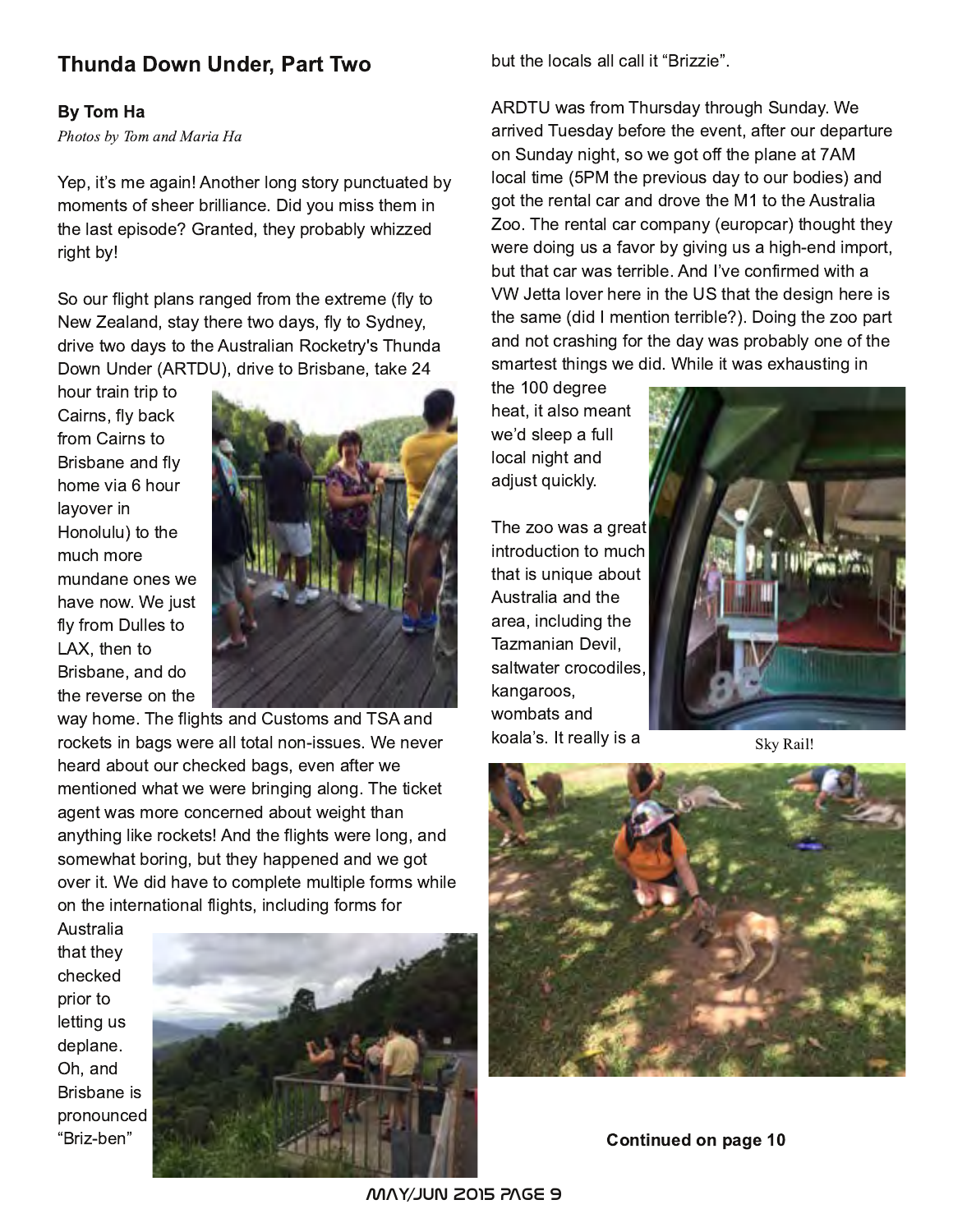#### Thiunda, Part 2 continued

showcase for Australia. and was clean, wellmaintained and wellstaffed. We spent most of the day there, and stopped short of hitting the Africa exhibit area since we were so tired. While



you may have heard a "Crikey!" from Steve Irwin on TV, the only mention of the term there was a trivia question during a performance in the stadium with a large saltwater crocodile.

After an overnight at a very nice Bed and Breakfast, we went just 20 minutes East to the coast and Maria swam in the Coral Sea while I chatted up a local couple. Two (or so) stops later for an Esky and canopy, table and chairs and we were off on our 5+ hour drive



Shopping at its finest!

inland to Thunda. The scenery was reminiscent of some parts of the US, with rolling hills, farms and small towns. Much of it was green with grass or crops since it was the end of summer there.

Our stay for the launch was in Meandarra with a population of 200, and the highlight from Internet searches is the regional elementary school there, plus the ANZAC Museum which I had a chance to visit.

So in reading back over my first article, written before we ever got to Oz, it strikes me that there were some changes as you might expect. I didn't take along my Lil Diter rocket, because I couldn't get the US weather to cooperate to allow me to paint it before I went. I never had to order food using the words "entrée" or "main course" so that was a non-issue. We drove lots of early evenings and early mornings to the launch and back, and rarely saw any wildlife. And I took along my NAR section banner and had everyone there sign that instead of a rocket (I never would have had enough space!)



Happy rocketeer at the launch site at last.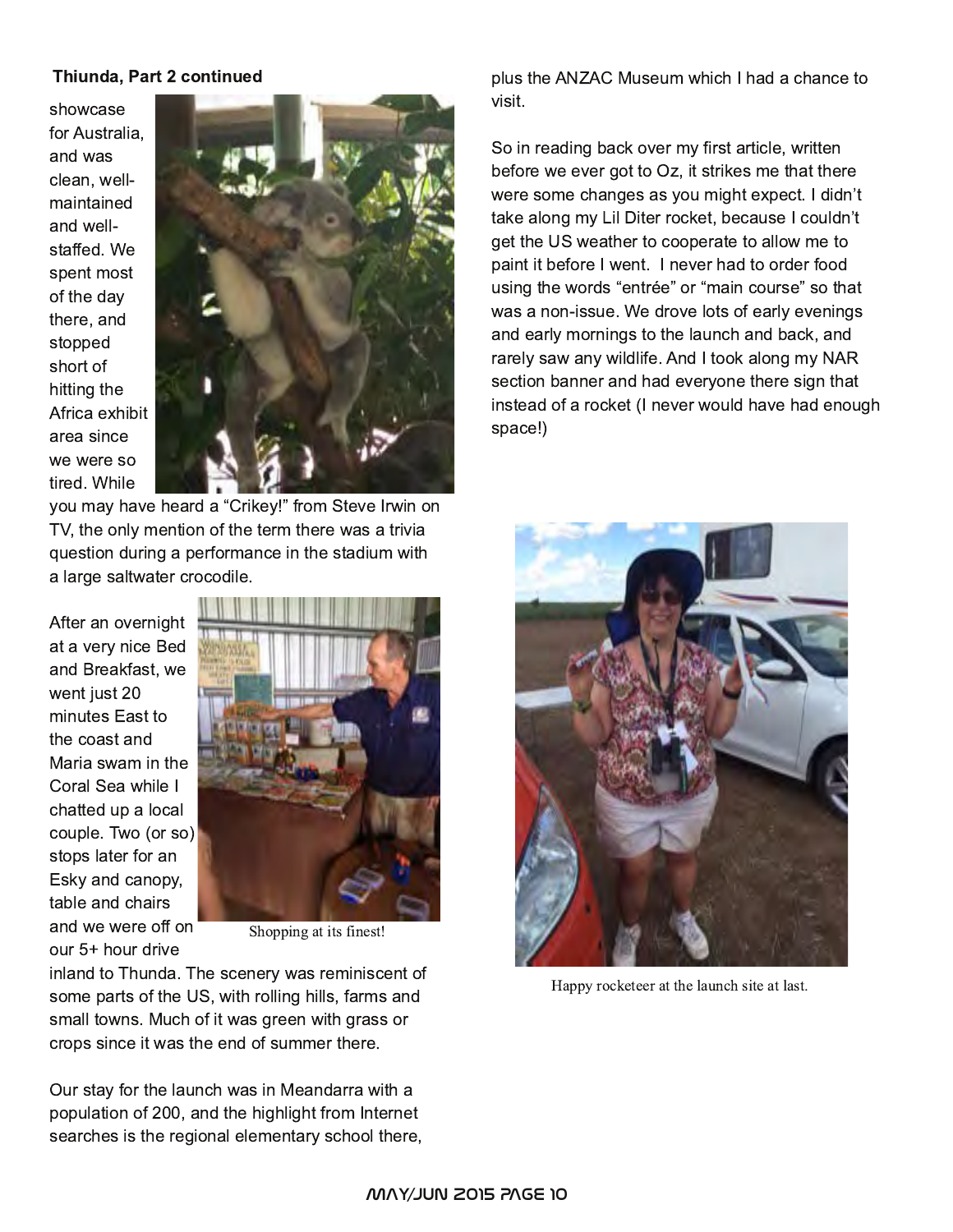# OUTREACH: NARHAMS Leads a Build and Fly Session at the 2015 Rockville Science Day.

#### **By Alex Mankevich** NARHAMS President

#### Photos by E. Pearson

NARHAMS continued its impressive 26 year record as an exhibitor at this vear's Rockville Science Day held at Montgomery College on Sunday April 26, 2015. As to underscore our continuing commitment to this event, during the opening ceremonies Rockville Consortium for Science President Bob Ekman represented a plaque to Ole Ed Pearson which recognized NARHAMS' 50 year. This is the same plaque that Bob had presented to Alex Mankevich during our 50th anniversary gala at the College Park Airport Museum.

NARHAMS members in attendance were Alex Mankevich, Raul Pena, Richard Crisco, Stoil Avramov and Ole Ed. Alex brought the build session supplies and the launch equipment. Richard assisted in setting up the build session room and brought the essential repair, replacement and extra parts. Raul served as Master of Ceremonies to lead the narration during the build sessions. Ole Ed masterfully assembled the recovery system, wadding, engine and





Alex Mankevich



Richard Crisco



Raul Pena

igniter wires into the completed models. Stoil was the lead pad assistant during the fly session. NARHAMS was



again assisted by members of Explorer Post 1010 who included Samantha Steckel, Vivck Uppoor, Joseph Camobreco, Michael Liu and Julia Roh.

We had some models left over from last year, so we were able to conduct two build sessions of 20 rockets each. We again conducted a raffle draw to determine which young modelers would be able to participate. Even with the added model rockets we still had to leave some disappointed people who weren't lucky enough to have their numbers picked.

We again built the Estes Alpha III kit. This year we attached the screw eye to the plastic nose cone in addition to pre-cutting the engine hook slit in the motor retention tube. We pre-assembled the engine hook, motor retention tube and the sleeve which secures the engine hook. This pre-assembly saved some time during the build sessions, and made it less likely for the young modelers to misplace these parts during assembly.

Paul Croarkin, a club officer and ZOG editor in the 1970s, attended the launch with two of his children, Roary and Shannon. Raul's daughter Fiorella was lucky enough to be a build and fly participant. Other NARHAMSters at this event were helping in other projects including Brendan O'Bryan, Kevin Johnson, and Scott Branche.

The afternoon launch portion was conducted on what was the most pleasant spring day in memory.



Continued on page 12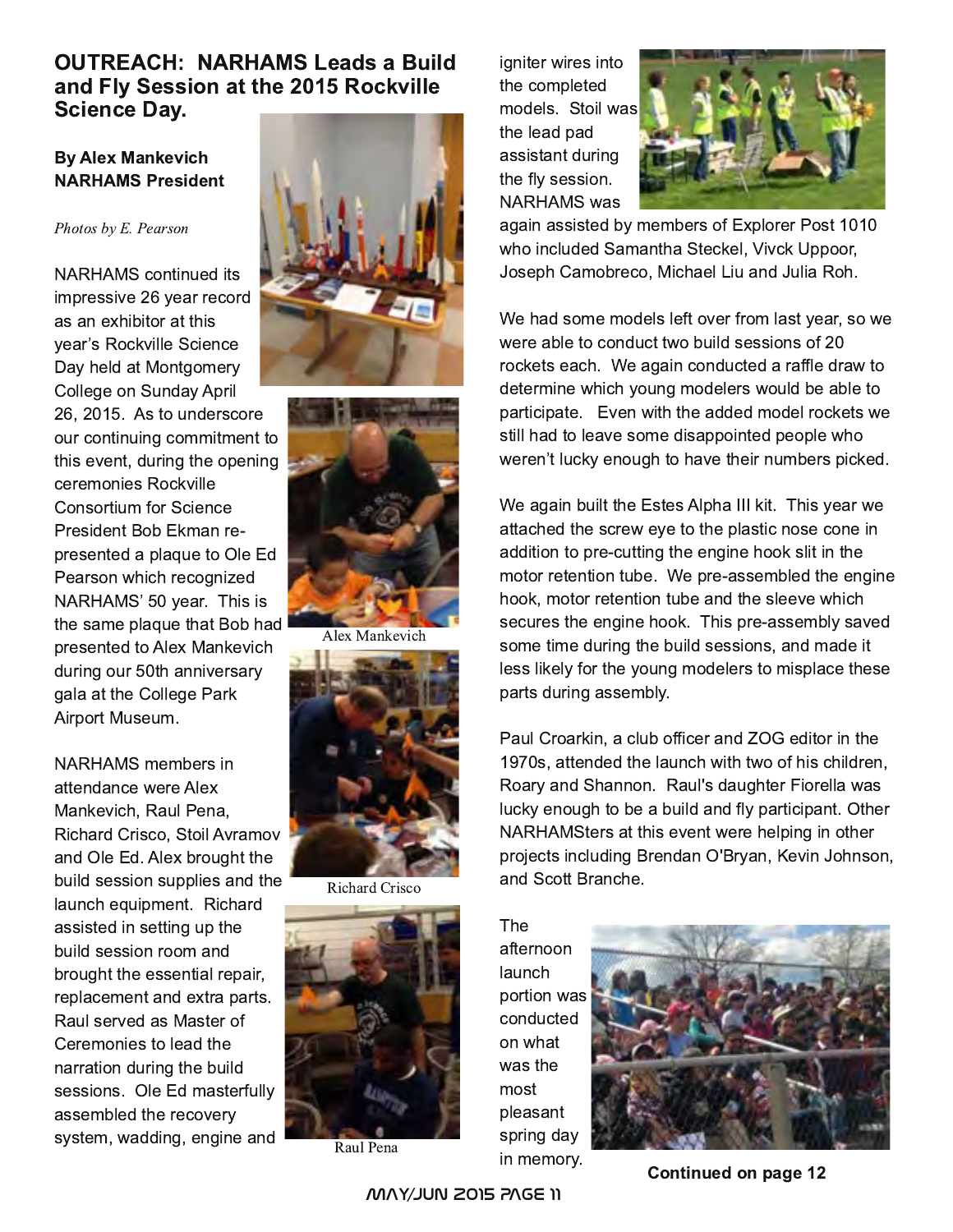# **ECRM and some history**

### By Jennifer Ash-Poole, NAR 61415

Don asked me, the **NARHAMS** librarian (and NAR Historian) to write up a little blurb about ECRM. Most of the information I had gleaned for the ECRM-40 booklet was from the old Model Rocketeer and the Zog-43. I remember Jim McGraw. after leafing through the booklet, telling me he



didn't remember winning B Division at ECRM 7. It's fun to remind people they were there!

**ECRM** stands for East Coast Regional Meet. In the early days, you would get people from MIT, Pittsburgh, Virginia, Maryland and even some people from the

south. I am not sure what the weather was then, but I know they had wind and raid. Judy Barrowman talks about the early meets and the wind. Hence. ECRM can also stand for East **Coast Rainy Meet, East** Coast Windy Meet, and we

have even had East Coast Snowy Meet. I have never had anyone rename it **East Coast Sunny** Meet. We should change that.





Flop wing RGs



Man, it's cold! There are a few ECRMs where I don't have any information (or I haven't had the time to dig deep enough), but I can tell you they were run by NARHAMS and

#### **Rockville Science Day cont.**

The skies were clear and there was no threat of either rain or high winds. Thirtyeight of the 40 build session people turned up to fly their rockets. After the launch Richard was kind enough to help return the launch equipment to the New Market storage facility,



NOVAAR, with the Vikings taking on a year. All seemed to take place in Manassas, VA (2 confirmed





times); Camp AP Hill, VA (8 times); Middletown, MD (18 times). This will be the 9th time ECRM is held in Mt Airy. In the early days,

Paul Conner and Matt Dickstein clear the ice.

there were patches, and a limit on how many people could enter a meet (mostly due to hotel space.) Now, we are lucky if we can find 2 A and B divisioners, and sometimes, 2 teams.

Why should you come to ECRM? For one, it's 2 days of flying, even if you don't compete. Sunday is the slower day (people wise),

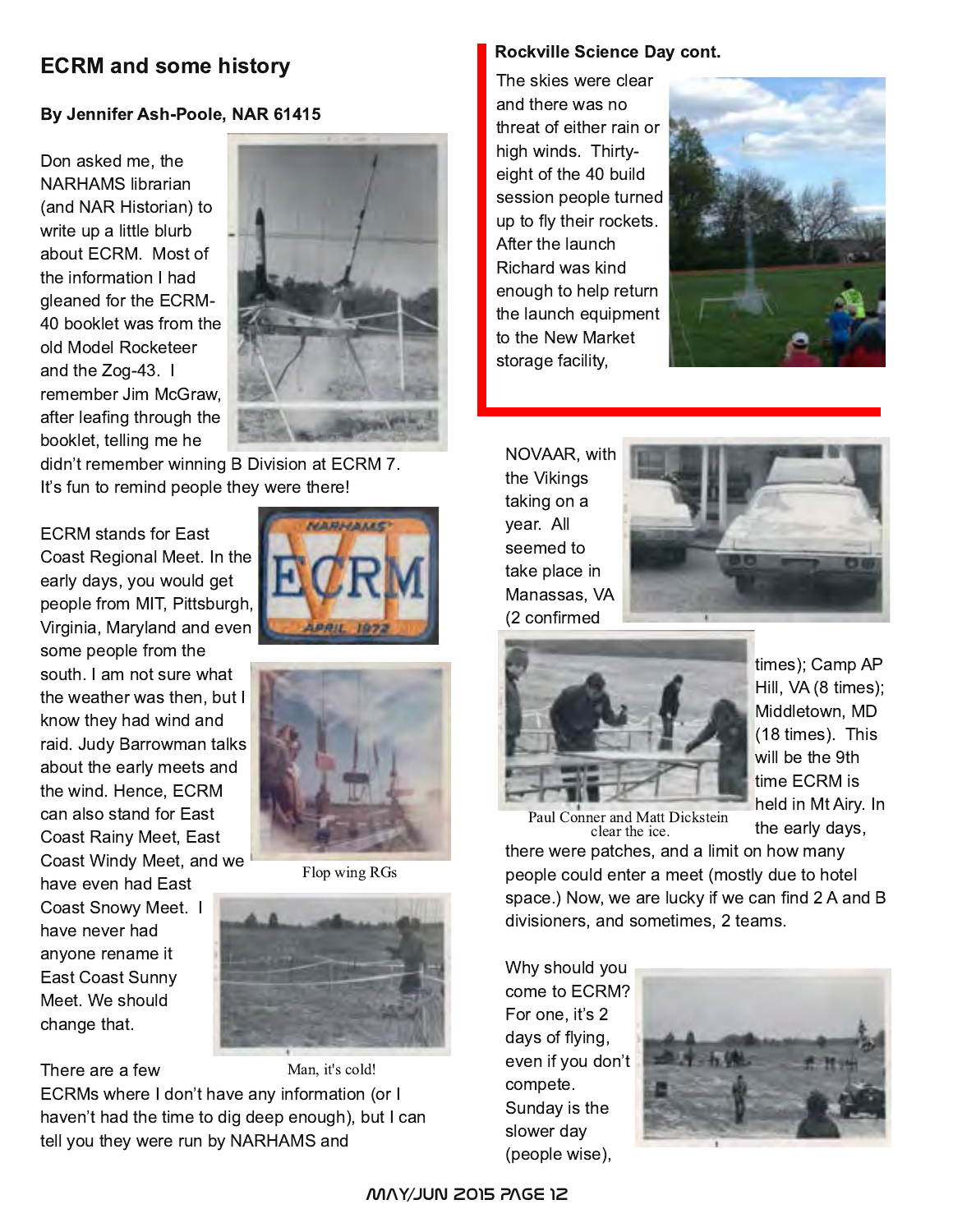# **FROM THE ZOG:**

# **Where Was NARHAMS During Mankind's First Encounter with** Pluto?

#### **By Alex Mankevich NARHAMS President**

Momentous events. whether cultural. political or technical in nature, usually prompt the portentous question - where were you when it happened?



We each can

Photo by A. Mankevich

probably recall for some of the famous space exploration events such as: Where were you when astronauts first landed on the moon? Where were you during the Challenger explosion? Where were you during the Columbia disaster? To this list we could add an upcoming event - Where was NARHAMS during mankind's first encounter with Pluto?

The New Horizons fly-by (some could classify the encounter instead as a zoom-by) of Pluto is on track for mid-July 2015. This encounter will be the last encounter of a major body in our solar system since we've been sending space craft out to the distant planets. It is our first encounter of a Kuiper belt object. It's our first encounter in which the principle science is to begin 9 years after launch.

I'm pleased to report that during mankind's first encounter with Pluto NARHAMS will be in a good spot, thank you. The Pluto encounter year has coincided with the 50th year of NARHAMS. We've fittingly celebrated our golden anniversary this past March. Members have kept to a busy schedule of outreach programs. Once again, our members have performed some of the essential jobs at the TARC finals. By time the New Horizons space craft has made its closest approach to Pluto NARHAMS

#### ECRM History cont.

and you get a picnic out of it in the end. The best part is seeing your rocketry friends from Pennsylvania and Virginia come over and flex some muscles before NARAM. If you do



That's a Groundhog Swing Wing RG

compete, you are doing it in a regional contest that was started in 1968, and still is being run today.



Except for NARAM, I don't know of that many regionals that have been around for that long.



would have hosted its 42nd ECRM during Father's Day weekend. The Pluto closest approach date of July 14th is less than a week earlier than when our members will be conducting our annual Apollo Contest on July 19th at the Goddard Visitor Center. It's a comfort to me to know that NARHAMS will be an appreciated and functioning element of the larger "space-related community" during mankind's first encounter with Pluto.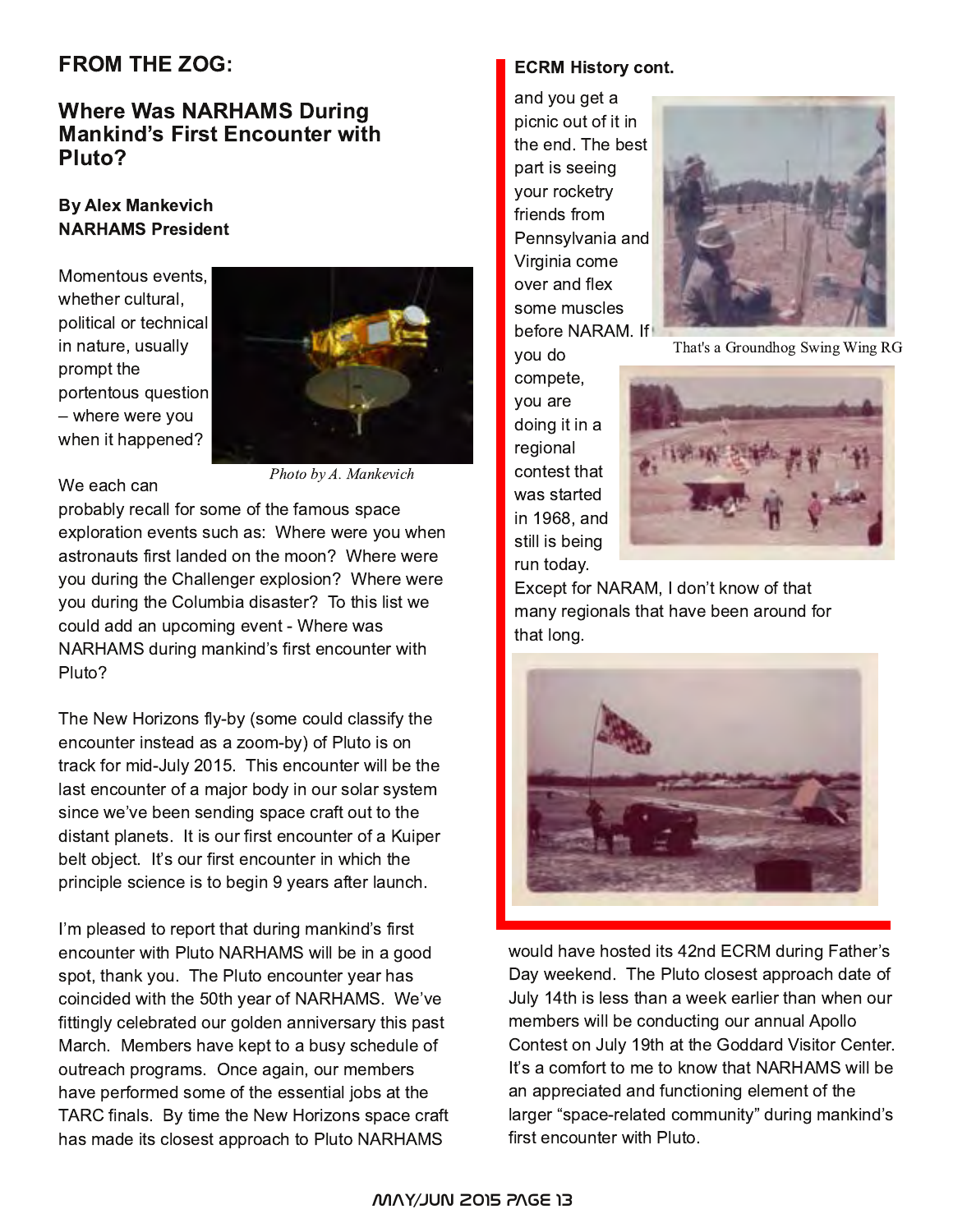# **Team America Rocketry Challenge (TARC) 2015**



5, 4, 3, 2, 1, Liftoff! Photo E. Pearson



Photo J. Filler



Keepin' it light. Photo J. Filler

# **NARHAMS Past and Current Came Out To Support TARC** How many can you name?



Photo J. Filler



Photo J. Filler



Photo J. Filler



Photo J. Filler



Photo Collage E. Pearson



Photo Collage E. Pearson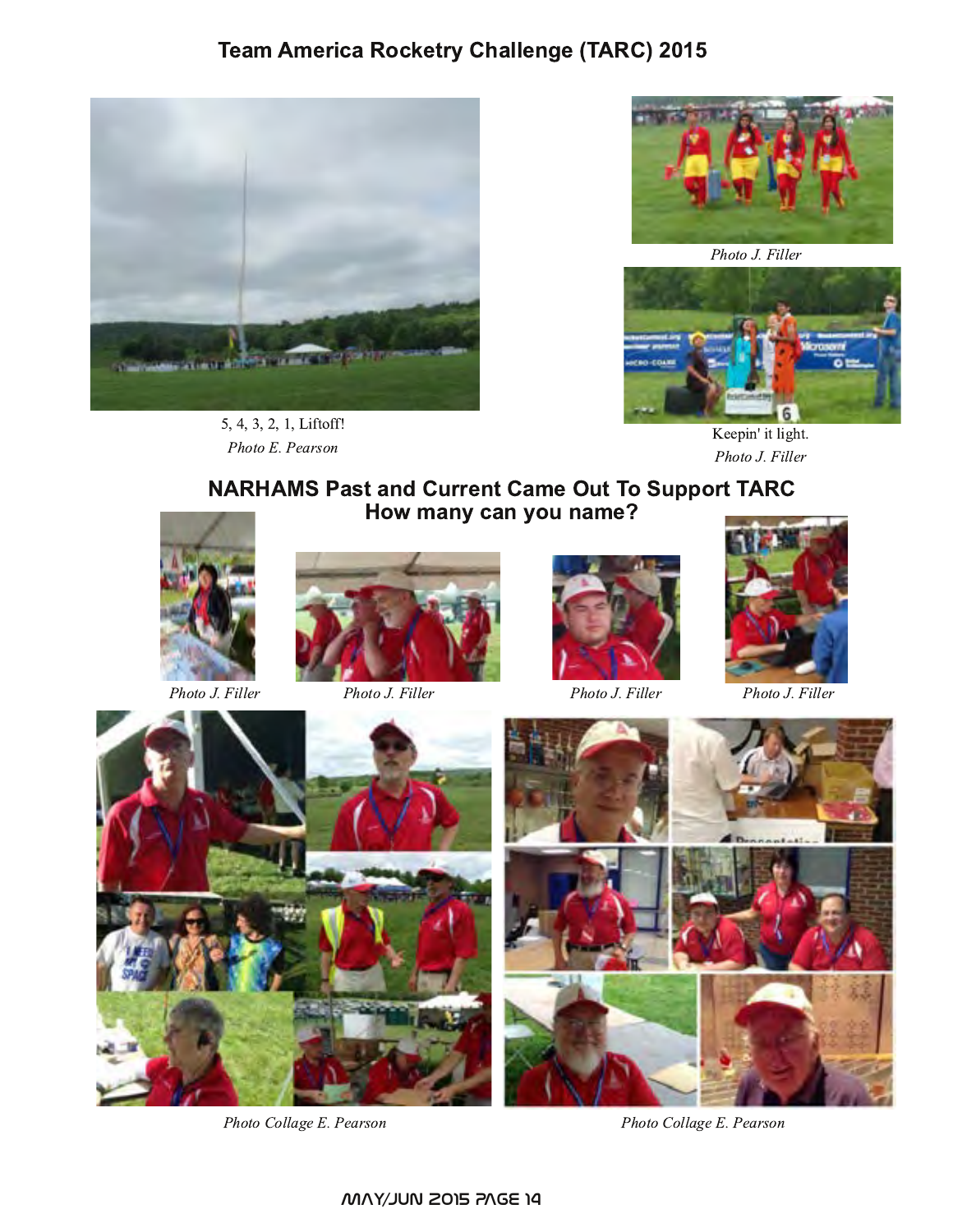

# **ZOG-43's SHOP SPOTLIGHT**

# **Featuring The Shop Of Dave O'Bryan**

**By Don Carson** 

Photos by D. Carson, except as noted



In this installment of Shop Spotlight, we visit the shop of Dave O'Bryan. Dave started building and flying rockets in the '60's (the 1960's, young'un) and like many, he drifted from the hobby when he was about 16 years old.

Flash forward to 1988, when Ole Ed recruited Dave and his wife Donna to support the US/USSR Cultural Exchange



Dave is the tall guy in the middle Photo courtesy of NAR

Competition held at NASA's Wallops Flight Facility. At that point, Dave was hooked on FAI-style

competition. From 1990 through 2002, Dave represented the US on nine straight International teams, plus he was also on the 2012 team! Following in Dave's footprints, his son, Brendan, was on the 2012 and 2014



Brendan, front row on left, sporting his S8 Team Silver medal. Photo Courtesy of NAR

**Internationals** teams.

Dave's shop is a workspace dedicated to building FAI competition

models. Upon first entering the shop, one is struck by the abundant natural light flooding the room. The next thing you notice is that it is very



S8 Glider Storage



Bins to organize everything!

clean and well organized. Where is the clutter on the bench tops? How could this possibly be a working shop? Dave's system keeps his materials stored away on shelves in the back and in a multitude of plastic tubs under the benches. All the benches are all topped with drafting table covering material, the same stuff we pay an arm and a leg for called self healing cutting mats. The material was recovered and



Retired S8 Rocket Gliders hang on the wall. Continued on page 16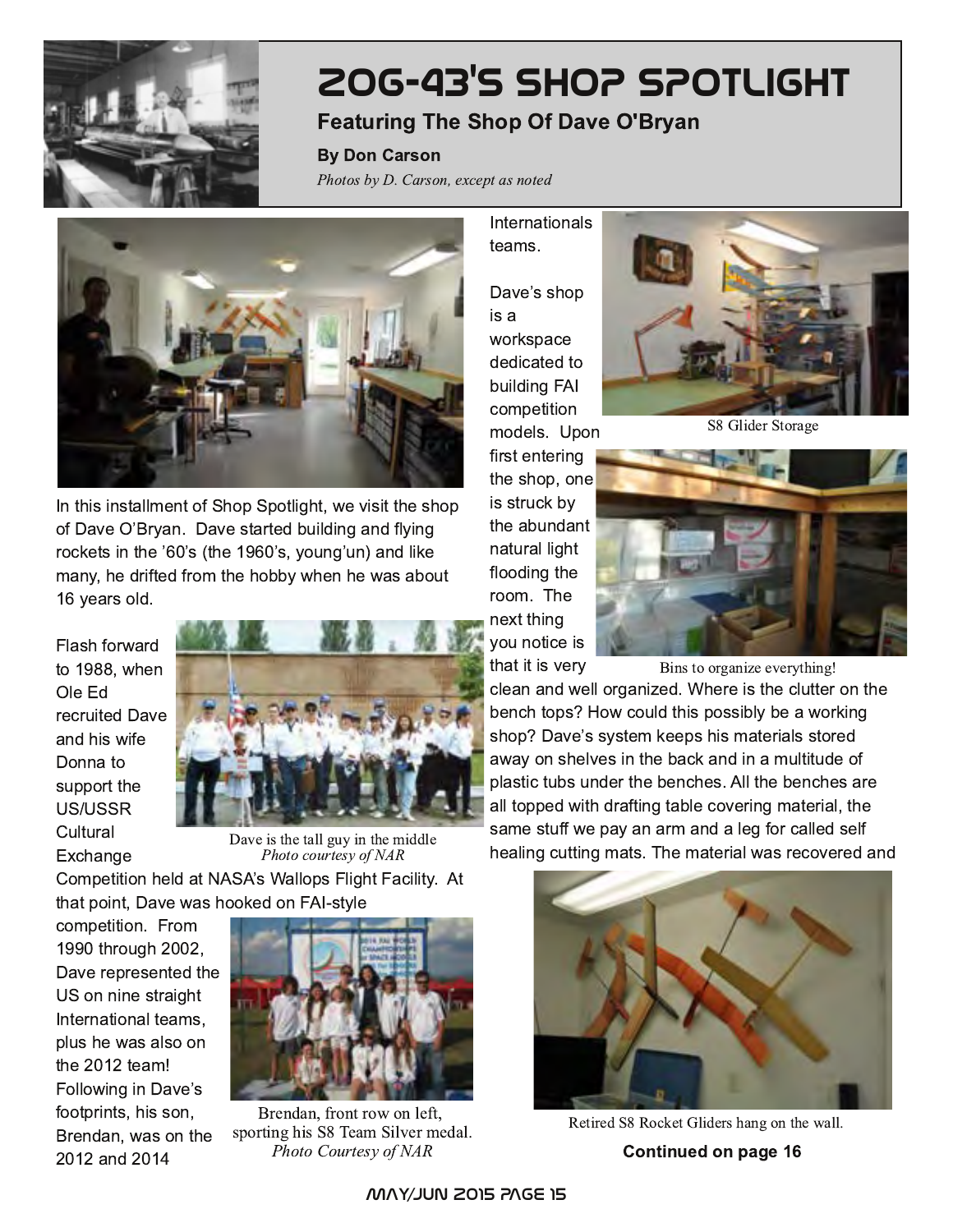#### **Shop Spotlight...Cont.**

reused as mechanical drafting tables were phased out in favor of CAD systems. Dave was in the right place at the right time.

I asked Dave what feature he like best about his shop and he said it was the abundant workbench space - all tailored to his height!

My favorite feature was a narrow custommade cabinet that is about 38" deep, 8" wide and 36" tall. It has ten drawers of various heights with removable dividers that run lengthwise. Built by old time **NARHAMSter Phil** Barnes, it is perfect storage for sheet balsa, body tubes and



Storage deluxe!

other long narrow parts that we accumulate when scratch building rockets. I think I'll have to make one of those for myself.

### **RANGE UPDATE:** P.A. Amplifier Replaced for use at the **Mt. Airy Launches**

**By Alex Mankevich NARHAMS - President** Photos by A. Mankevich

We have a replacement

for the PA system

amplifier that refused to work during the December 2014 launch at Old National Pike Park. Jef Fineran worked his contacts and was able to replace the 'fried' old amplifier at no cost to the section. Jef also provided us with a new hard plastic carrying case for the storage and transport of this PA system.



The Realistic MPA-30 AC/Mobile PA Amplifier gives us 20 watts of power. It operates on either 120 volts AC or 12 volts DC power so that we can use it outdoors on the launch range. Its two microphone input jacks allow connections between two microphones, meaning that we could operate the system using either a corded microphone or by using a wireless microphone.

The owner's manual for both the PA amplifier and the wireless microphone system are now included in a clear accordion folder which had been affixed to

the inside cover of the carrying case. The carrying case also included extra AA batteries, a metal case for a replacement 2A fuse and a flat head screwdriver.

I combined the instructions for both the amplifier and the



wireless system into a single 'crib notes' sheet that guides the operator through the whole system assembly and start-up procedure. These guidelines include the correct order to connect the 12 yolt battery, the correct order for the activation of the wireless and amplifier systems, the speakers' wire connections and the volume and tone settings. Both the corded microphone and the wireless microphone have been tested and both work with

good sound quality. Hopefully, this arrangement will allow us to hear the dulcet and melodious voices of the launch managers for many months to come.

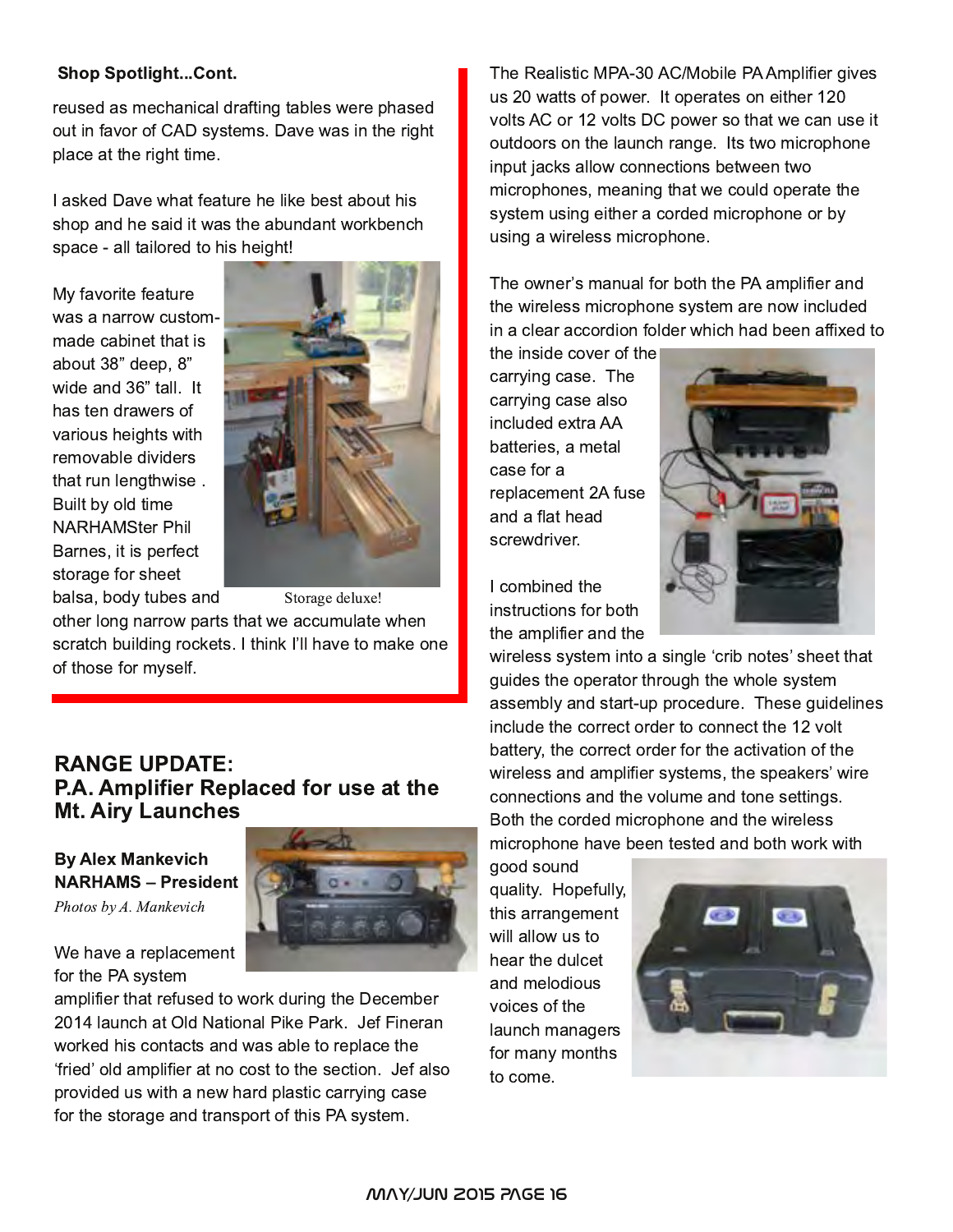## OUTREACH: NARHAMS Launches for Jeffers Hill and Swansfield Elementary Schools

#### **By Alex Mankevich NARHAMS President**

NASA usually announces its upcoming launches beginning with the No Earlier Than (NET) launch date. It's widespread knowledge that this initial launch date is usually subject to postponement. It is only after this date had been set back a couple of times that a reliable launch date can be surmised.

The NET launch date was pretty much in effect for the launches at both the Jeffers Hill and Swansfield elementary schools, both located in Columbia, Maryland. The initial dates were set for the fall of 2014, but for a couple of reasons had to be rescheduled for April 2015. After yet another date change, the launch dates became April 22 for Jeffers Hill and April 23 for Swansfield.

Alex Mankevich performed these launches on behalf of NARHAMS. Alex met with Laine Malcotti, the GT Resource Teacher for both schools. Laine remembers the NARHAMS members who had assisted her in the past which include Jennifer Ash-Poole, Alec Waterhouse and Ole Ed Pearson. Laine ordered all the rocket kits, engines, recovery

wadding and igniter wires. She conducted the build sessions and she also spent hours stuffing the body tubes with recovery wadding and prepping the motors.

Alex was assisted at the Jeffers Hill launch by Ray LeVesque who is a contractor at GSFC and had launched model rockets in his earlier days. Ray has two sons attending Jeffers Hill elementary school.

We flew the Starhawk model rocket by Quest at both schools. This model is very accommodating for instances when the engine mount protrudes slightly behind the body tube or when the plastic fins are glued a little ways up from the base of the body tube. The model also comes with a streamer rather than a parachute which is welcomed on windy days.

We flew over 100 models at Jeffers Hill and about 75 models at Swansfield. We had to hold the countdown a number of times at both schools due to low flying aircraft (including helicopters). We had to hustle at the Jeffers Hill launch to complete the launch before the oncoming rains arrived. The weather was cool but accommodating for the Swansfield launch. I found the students to be highly motivated and enthused about the launches.

# New Zog-43 Subscription Policy

At the January meeting the club voted to make the following changes the Zog-43 subscription policy:

- Effective immediately, all NARHAMS members with dues paid up will receive the digital version of the newsletter.

- Hard copy subscriptions (both mailed and meeting pick up) will no longer be offered. Current paper subscribers will continue to receive their newsletter until their subscription runs out.

- Non-member digital subscriptions will not be offered, but anyone can join NARHAMS to receive the newsletter. Dues are 10 cents per week (and have been for 50 years). To save you the math, that's \$5.20 per year.

Note also:

- NARHAMS will continue to mail hard copies to the LAC newsletter award judges.
- This change does not affect club-to-club newsletter exchanges.
- Past issues of the Zog-43 are available on the NARHAMS website: http://www.narhams.org/zog43.html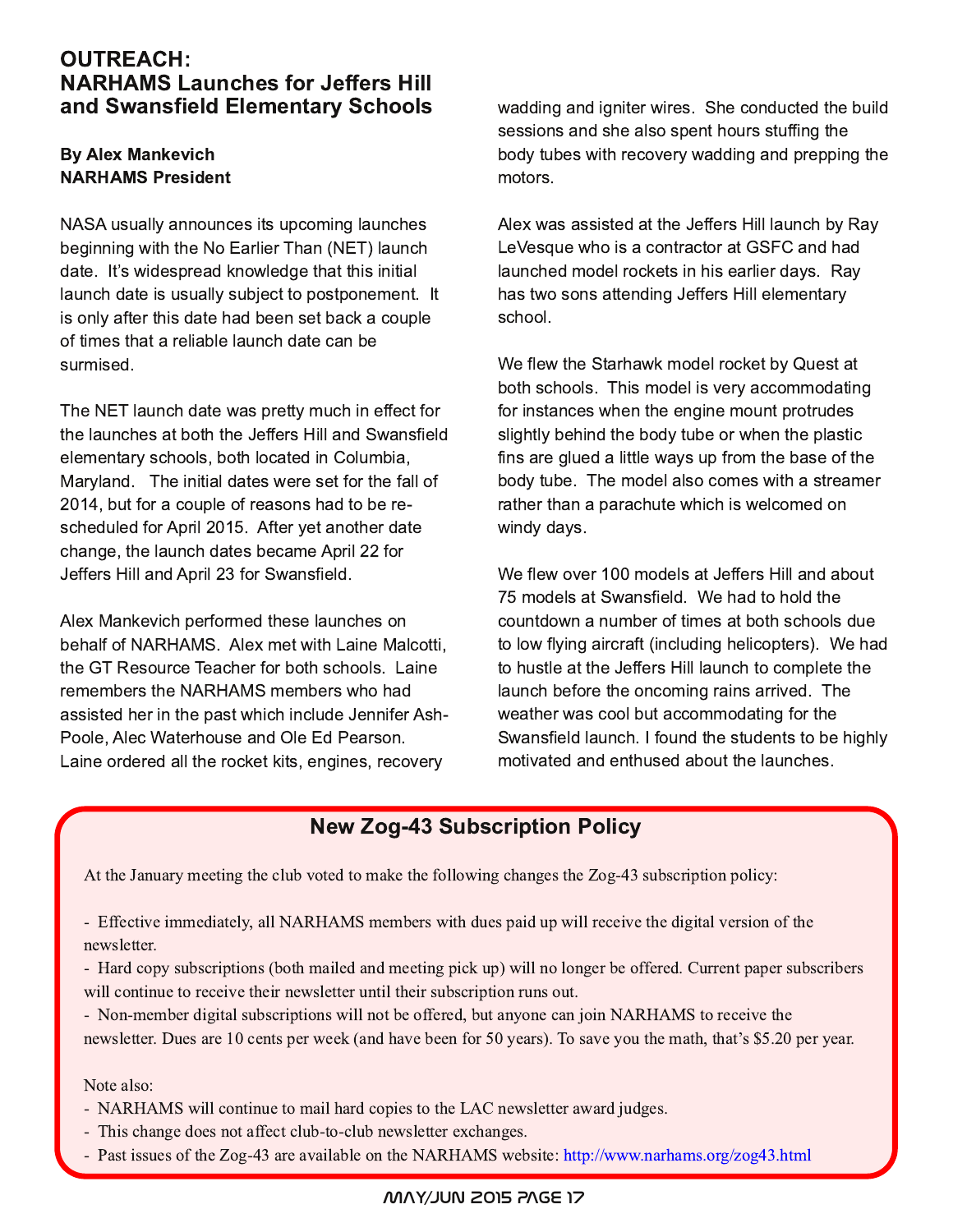# May 2015 Mt. Airy Sport Launch Report

### **By Don Carson** May 2015 Launch Manager

The theme for the May Sport Launch was Military Rockets. We had a great level of participation in that category with approximately 22 military models, including some sounding rockets that used military hardware. We expected several scout groups in the afternoon so we set up the range an hour early to give the club members a little more time to fly. The weather had threatened to cancel the launch earlier in the week, but the thunderstorms held off until we had the range equipment packed up and back in storage.

In addition to the theme flights, we had 7 competition test flights and the launch of 2 Aerospace Specialty Product prototypes, a Sonda, and a Kappa 9. Jim Filler built and launched them to get some launch photos for ASP.

There were a total of 98 flights, 50 of which were scouts. The breakout of engines flown was:

| 8              |
|----------------|
| 33             |
| 34             |
| 16             |
| 6              |
| $\overline{2}$ |
| 99             |
|                |

Thanks to: Jimmy, Alex, and Richard Crisco for set up and breakdown support; Bradley Grant for offering to spell me as LCO; special thanks to

Richard for interfacing with the scouts, they were well prepared at check-in; and extra special thanks to Jim for running me all over the Mt Airy area in search of jumper cables while the post-launch thunderstorm doused my vehicle with the power windows stuck in the down position.

RACK<sub>1</sub>



Three models, Sonda, Kappa 9, and Jim.



Scouts and Scouts



Bradley Grant testing his competiton egglofter.

All photos this page by D. Carson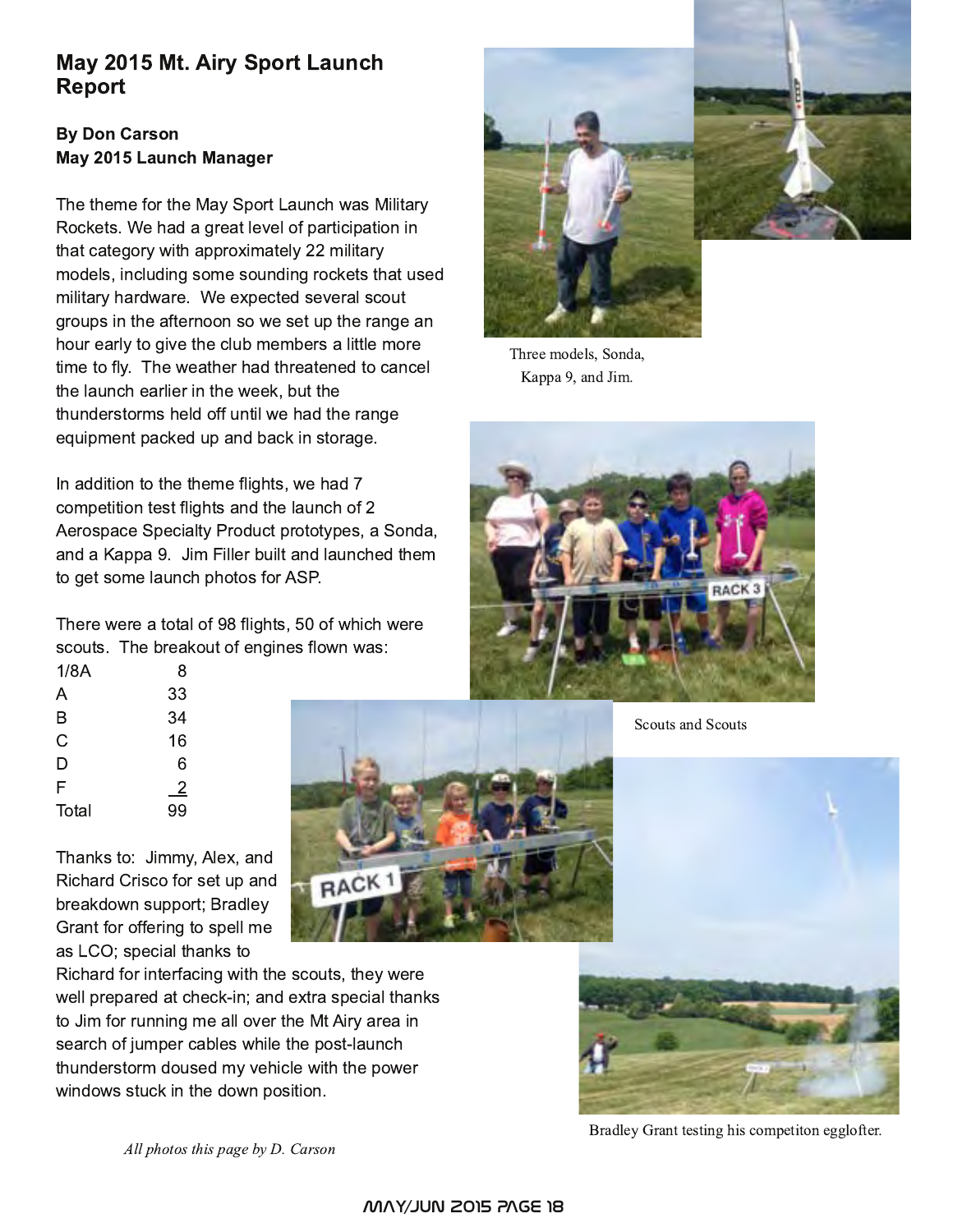# More May 2015 Mt. Airy Sport Launch

All photo this page by E. Pearson except as noted



John McCoy and his Exocet micro max



Kevin Smith with his WKU and its launch.



Swing Wing RC Glider



Bradley's C Rocket Glider<br>Photo D. Carson



Alex's Classic Nike Smoke Photo D. Carson



Bradley's Egglofter Test Flight Photo D. Carson



Jerry Godwin's Partizon



More Scouts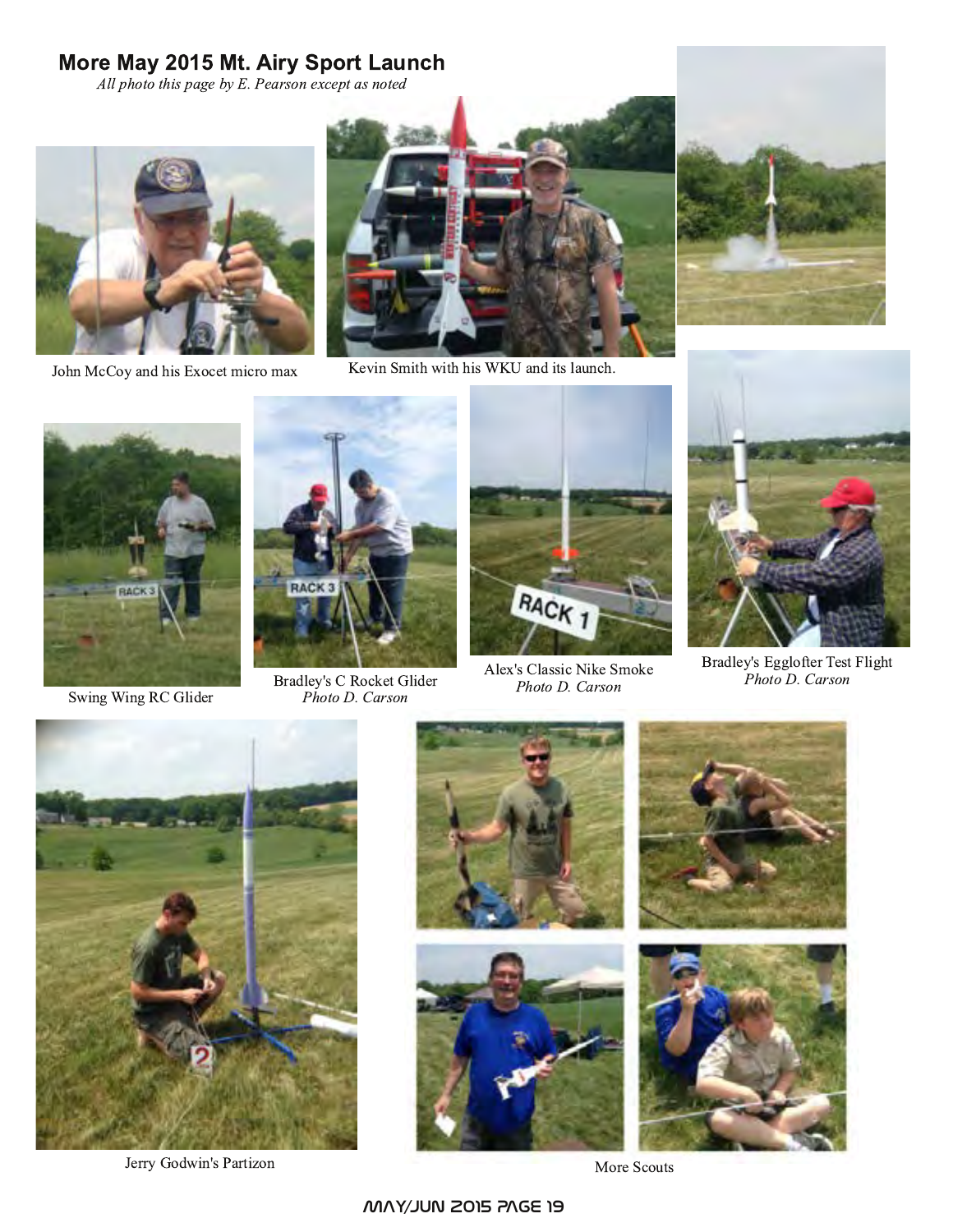

# **Competition Corner: Upcoming Contests**

# **NASA Goddard Visitor Center Model Rocket Contest**

Open to all area Model Rocketeers

Event: "Lunar" Spot Landing

Date: July 19, 2015

Time: Registration opens at 12:30 pm Contest runs from  $1:00$  to  $3:15$  pm

Cost: FREE, FREE, FREE!

Event flown in 2 age divsions; 15 and under, and 16 and older. Trophies awarded for first through third places in each division.

This event is to commemorate the 46th Anniversary of the Apollo 11 Moon Landing and promote interest in Space Sciences among area students.

For more information, call the Visitor Center at (301) 286-8981.

# RAMTEC-18 Events:

Events: Total Weighting Factors = 80 **A FAI Streamer Duration Multi-round** 1/4A Helicopter Duration Multi-round **B Rocket Glider Duration** 1/2A Parachute Duration Multi-round 1/4A x2 Cluster Altitude (Optical Tracking to ejection)

Date: Sept. 5 & 6, 2015 (Labor Day Weekend) Location: Fort Indiantown Gap, PA

# ECRM-42 Events:

1/2A Parachute Duration **FAI A Streamer Duration Multiround B Helicopter Duration C Rocket Glide Predicted Altitude Random Duration** 

> Date: June 20-21, 2015 Location: Mt. Airy, MD

CAPITOL CUP 2015

An FAI-Sanctioned World Cup Spacemodeling **Competition** 

September 19-20, 2015 Great Meadow, The Plains, Manassas, VA

Sponsored by: NOVAAR

World Cup events: S4A, S6A, S8E/P, S9A Open Int'l Events: S3A, S2/P

Capitol Cup is also sanctioned as an NAR regional meet for the S3A, S4A, S6A, and S9A events, flown as FAI-style multiround NAR events.

Contact: Trip Barber, ahbarber@alum.mit.edu, 9306 Brian Run Lane. Springfield, VA 22153 (703) 866-4710/cell (703) 474-7128

Entry Fee: \$20, payable at registration.